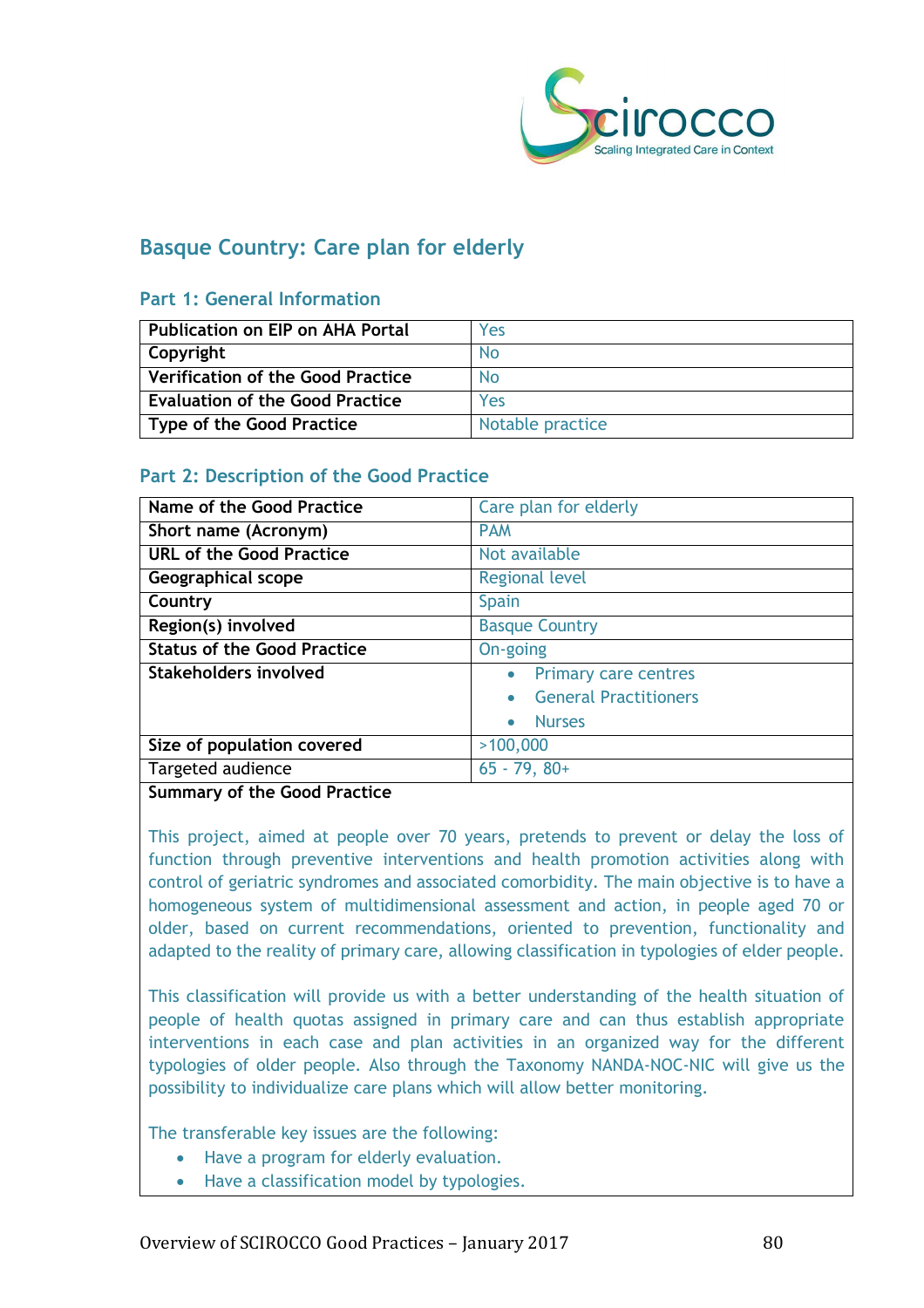

- Associate typologies based on functionality according to NANDA Diagnoses. Have a registration system for monitoring the elderly.
- Have information to get indicators on health and social situation of the elderly.

**Key words:** multidimensional assessment in elderly – fragility, integrated care in elderly, functionality, continuity of care in elderly

**Good practice being part of the larger programme**

No.

#### **Challenges / problems addressed by the good practice**

- Have a screening model and systematic assessment of health in people ≥ 70 years
- That every health professional knows the health status of persons ≥ 70 years assigned to its quota \ centre • Create synergies to schedule interventions for different types and health problems found.
- Provide data and indicators that guide new programs and health policies for this group.
- Sensitizing primary care professionals of the need to work in coordination with the social sphere and with a population approach.

**Importance of the challenges / problems before starting to implement good practice**

The aging population is an achievement and a challenge, in all developed countries. In 2014, the population of  $\geq 65$  years in Euskadi, was of 20.7% of the total, being of 18.1% in Spain [EUSTAT-2014].

Despite encounter the problem of population aging there are not systematic intervention in the elderly in Osakidetza.

Existing data along with the lack of prevention and promotion in aspects such as falls, polypharmacy, exercise push us to plan the realization of the PAM program.

**Environment before the good practice was implemented** 

There was no structured intervention of this type before the deployment of this practice. **Key innovative elements of the good practice and how the good practice improved situation compared to previous practice**

The Care Plan for the elderly (PAM), born with characteristics that provide topicality, innovation and commitment to quality care and continuity of care for the elderly. Its approach has the following characteristics:

- It supports the activity and resources of primary care and is based on current recommendations, scientific evidence, and guidelines of Osakidetza, Health Department of the Basque Government, the Ministry of Health, Social Services and Equality, and WHO.
- It is aligned with the strategy of Euskadi socio-sanitary care.
- Includes a multidimensional assessment including assessment by NANDA domains.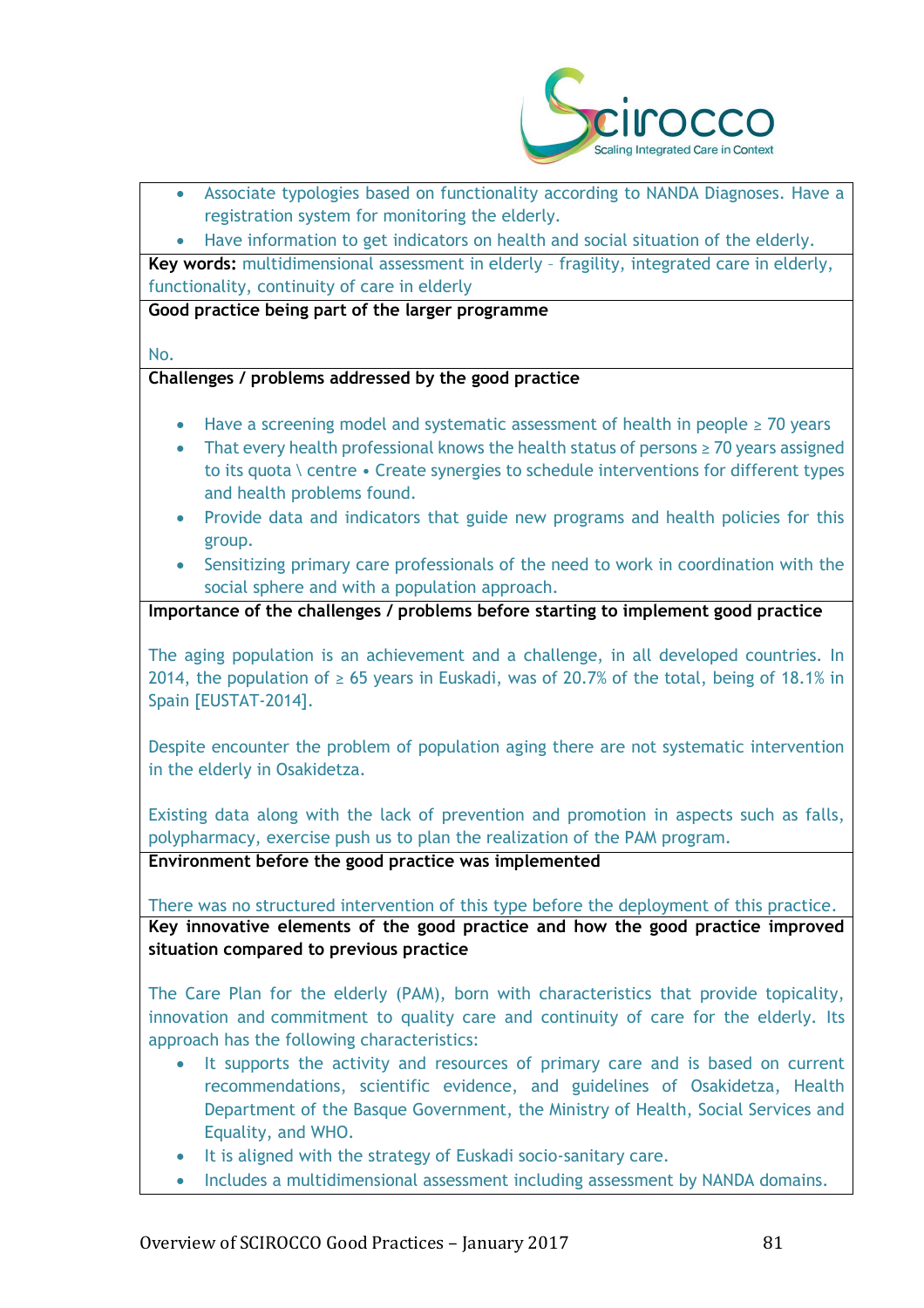

- Includes a classification of typology of older people, according to their function: healthy, chronically ill, frail, dependent, at the end of life
- Poses indicators for evaluation and monitoring of the program will be drawn from OBI (Oracle Business Intelligence).

## **Part 3: Transferability of the Good Practice**

| Cost-effectiveness of the good                                                             | Equal costs, improved outcomes                                                       |  |
|--------------------------------------------------------------------------------------------|--------------------------------------------------------------------------------------|--|
| practice (including all kind of costs                                                      |                                                                                      |  |
| and outcomes such as better health,                                                        |                                                                                      |  |
| quality of life or other resources)                                                        |                                                                                      |  |
| Resources required for the deployment of the good practice (personnel, equipment,          |                                                                                      |  |
| facilities, ICT and other resources required)                                              |                                                                                      |  |
|                                                                                            |                                                                                      |  |
| The deployment of this program involves a change in the routine clinical practice of       |                                                                                      |  |
| professionals by incorporating a person-centred approach, extended to their environment    |                                                                                      |  |
| (primary caregiver).                                                                       |                                                                                      |  |
|                                                                                            |                                                                                      |  |
|                                                                                            | To perform systematically the different assessments that incorporates, it requires a |  |
| previous defined schedule:                                                                 |                                                                                      |  |
| The centres of each phase of deployment.<br>$\bullet$                                      |                                                                                      |  |
| Training: definition of content and professionals per centre that addresses<br>$\bullet$   |                                                                                      |  |
| The use of information and analysis of indicators by centre / integrated care<br>$\bullet$ |                                                                                      |  |
|                                                                                            |                                                                                      |  |
| organisation/ Global - Monitoring, evaluation and program improvements detection           |                                                                                      |  |
| <b>Total budget of the Good Practice</b>                                                   | $\overline{\epsilon}0 - \epsilon$ 9,999                                              |  |
| Source of funding                                                                          | <b>Regional funding</b>                                                              |  |
| The main actions that have to be done to deploy the Good Practice                          |                                                                                      |  |
|                                                                                            |                                                                                      |  |
| ۰                                                                                          | A working group made up of health professionals (doctors and nurses in primary care  |  |
| and a technique of the Division of Health Care) was formed.                                |                                                                                      |  |
| ۰                                                                                          | We have worked on a document that defines the content of the programme. The          |  |
|                                                                                            | document has been reviewed by experts from other institutions and health services    |  |
| as well as socio-sanitary coordination.                                                    |                                                                                      |  |
| New utilities have been designed in the Health Record and support documents have<br>۰      |                                                                                      |  |
| been developed for registration of the professional assessment and care plan.              |                                                                                      |  |
| It has designed a specific training for primary care professionals (medical and<br>٠       |                                                                                      |  |
| nursing).                                                                                  |                                                                                      |  |
| It has been piloted in seven primary care centres with a population of 16,155 people       |                                                                                      |  |
| $\ge$ 70 years, with a sample of 1340 people to value.                                     |                                                                                      |  |
| They have been defined indicators for evaluating the results of the assessments made       |                                                                                      |  |
| in the elderly.                                                                            |                                                                                      |  |
|                                                                                            | It has monitored piloting, evaluating results and established areas for improvement  |  |
| to the program for deployment.                                                             |                                                                                      |  |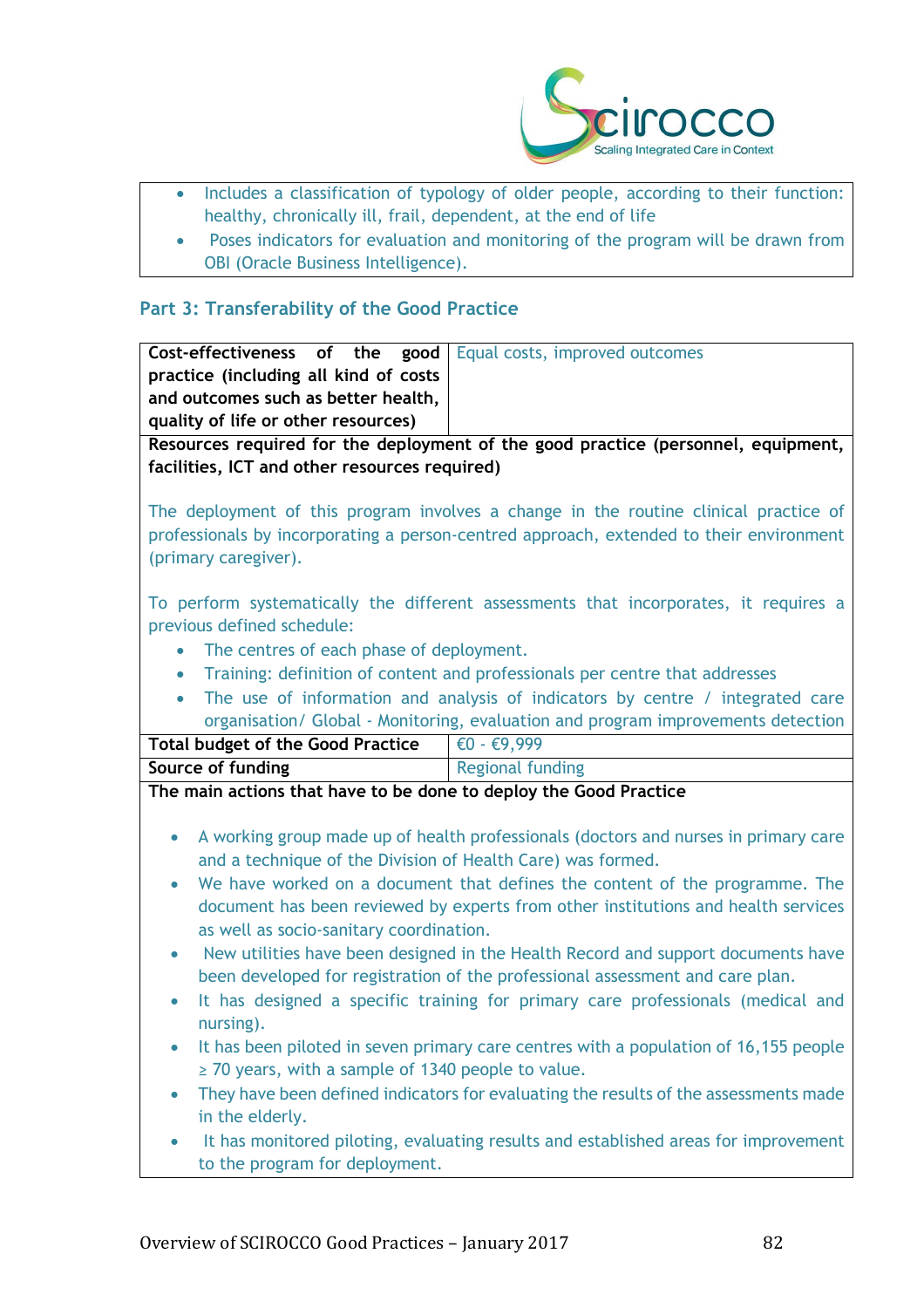

# • A schedule was made with concrete actions for piloting and subsequent deployment in the network of Osakidetza **Issues during the implementation of the Good Practice** In the pilot phase, we can highlight the following difficulties: • Unequal participation between professionals and between different quotas per care centre • Lacking a systematic evaluation, some professionals have said that this assessment generated increased workload. • Although they believe that program is good, benefits are appreciated and would recommend, it is still seen little integration in daily practice. • As it is not yet included with compulsory in health organisations of Osakidetza, it is not exercised a leadership as in other programs. All these difficulties are identified and formulated as areas for improvement. **Additional resources required to scale up Good Practice** Yes. It is needed to invest resources in training, continuous monitoring and support persons who participated in the pilot to contribute its experience in deploying this initiative in other centres. **Basis to support sustainability of the Good Practice** The justification for the sustainability of the practice is based on the impact identified in different clinical indicators evaluated in the pilot (analysis before / after) with 1073 patients. These indicators are grouped into the following areas: • Clinical preventive (general, specific and medication) rating • Functional rating • Mental rating • Social and family and caregiver Rating **Evidence to observe the Good Practice** A visit to implementation site.

#### **Part 4: Viability assessment of the Good Practice**

#### **Time needed to deploy the Good Practice**

Between one year and three years.

At the moment, the practice has been piloted in 7 centres. It is expected to start implementation with deployment to other centres from October 2016.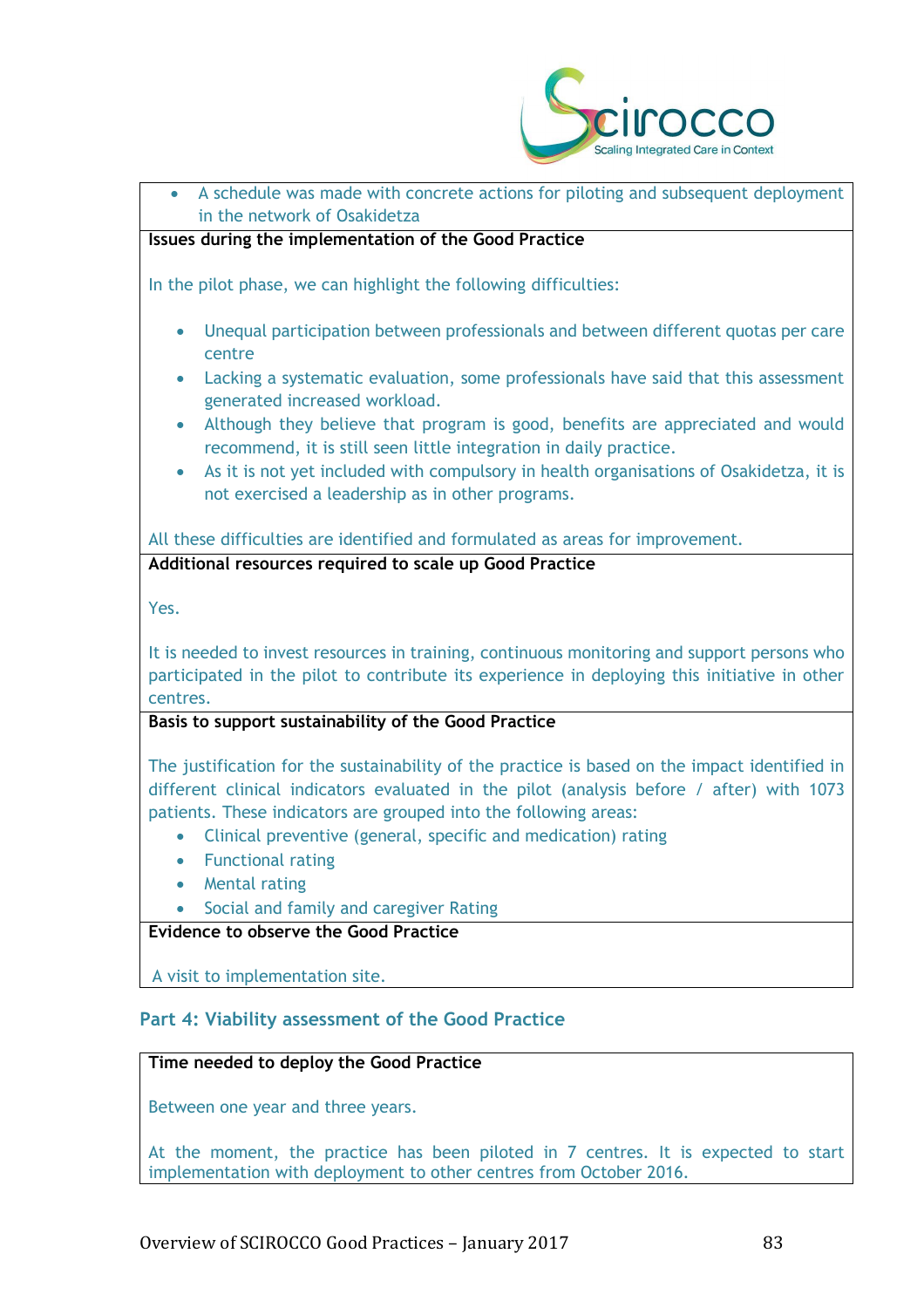

#### **Investment per citizens / patient / client in terms of financial resources**

No available calculation.

#### **Evidence behind the Good Practice**

Documented evidence. Evidence is based on systematic qualitative and quantitative studies.

To carry out the program, we have relied on scientific evidence on current recommendations of scientific societies and guidelines Osakidetza, Health Department of the Basque Government and the Ministry of Health, Social Services and Equality and WHO. They have been exploited results from the piloting which in turn serve for the research project has been started on this practice; It has been designed and initiated a research project approved by the CEIC- E (Ethics Committee for Clinical Research Euskadi) No. PI2015167. We understand give consistency to the program. It have been presented some results in communication format to different national and international scientific conferences

#### **Maturity of the Good Practice**

There is evidence that the practice is economically viable and brings benefits to the target group. Further research and development is needed in order to achieve market impact and for the practice to become routine use.

During the pilot, between December 2015 and April 2016, there have been multidimensional assessments of older people in each centre by professionals . During this period, we have identified a number of improvements in the various health centres, they have been incorporated into the program contributing to its refinement. This learning together with the results obtained shows that we have a sufficient level of maturity for deployment across the organisation.

#### **Estimated time of impact of the Good Practice**

Long term and sustainable impact – e.g. a long time after the pilot project ended and routine day-to-day operation began

#### **Impact observed**

Better care coordination (economic and societal).

As explained above, we have obtained very favourable results in indicators of the following areas:

- Clinical preventive (general, specific and medication) rating
- Functional rating
- Mental rating
- Social and family and caregiver Rating